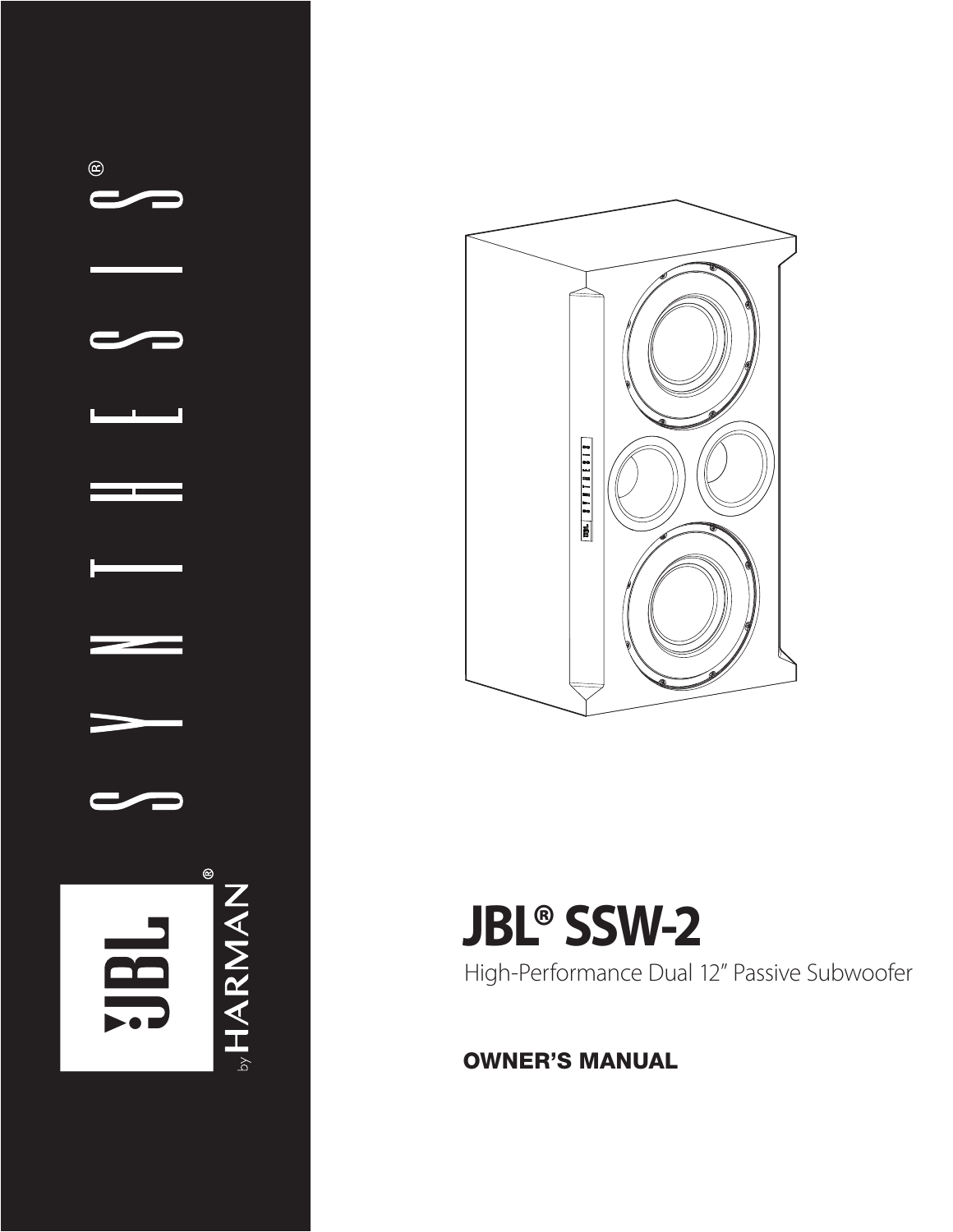# **THANK YOU FOR CHOOSING JBL®**

For more than 70 years, JBL has been involved in every aspect of music and film recording and reproduction, from live performances to monitoring the recordings you play in your home, car or office.

We are confident that the JBL Synthesis loudspeaker you have chosen will provide every note of enjoyment that you expect – and that when you think about purchasing additional audio equipment for your home, car or office, you will once again choose JBL.

Please take a moment to register your product on our website at www.jblsynthesis.com. This enables us to keep you posted on our latest advancements, and helps us to better understand our customers and build products that meet their needs and expectations.

All features and specifications are subject to change without notice.

# **INCLUDED**



- 1. Subwoofer
- 2. Grille
- 3. Owner's Manual

#### **PLACEMENT**

When using subwoofers within the limited confines of a typical home theater room, the reflections, standing waves, and resonant absorbers within the room will create peaks and dips in the bass response that can vary greatly depending on where the listeners are located in the room - a listener seated in one location may hear an overabundance of bass created by a response peak at the location, while another listener only a few feet away may hear far less bass due to a response dip at that location.

The locations of subwoofers within the room (along with the room's dimensions) also have a profound effect on the creation of these bass response peaks and dips. Careful subwoofer placement alone cannot compensate for all bass response peaks and dips throughout a room, but careful subwoofer placement can eliminate or significantly reduce the largest response dips.

It is important to reduce response dips throughout the room as much as possible via proper subwoofer placement because equalization cannot be used to compensate for large response dips. For example, using equalization in an attempt to restore a 13dB response dip requires that the subwoofer amplifier deliver 20 times the power at that frequency. This can quickly overdrive the subwoofer amplifier into clipping, which will significantly degrade audio quality.

In almost any room, placing the subwoofers in corners will produce the fewest large bass response dips and will also produce the largest bass response peaks.

We strongly recommend that you install multiple subwoofers regardless of the room size. A single subwoofer will result in the least consistent bass performance throughout the room. Using multiple subwoofers can cancel some room modes at the various listening locations, resulting in much more consistent low-frequency sound quality throughout the listening area. It is often impossible to locate a single subwoofer such that large response dips, which cannot be corrected via equalization, are not present. The use of two or more properly placed subwoofers almost always eliminates such response dips.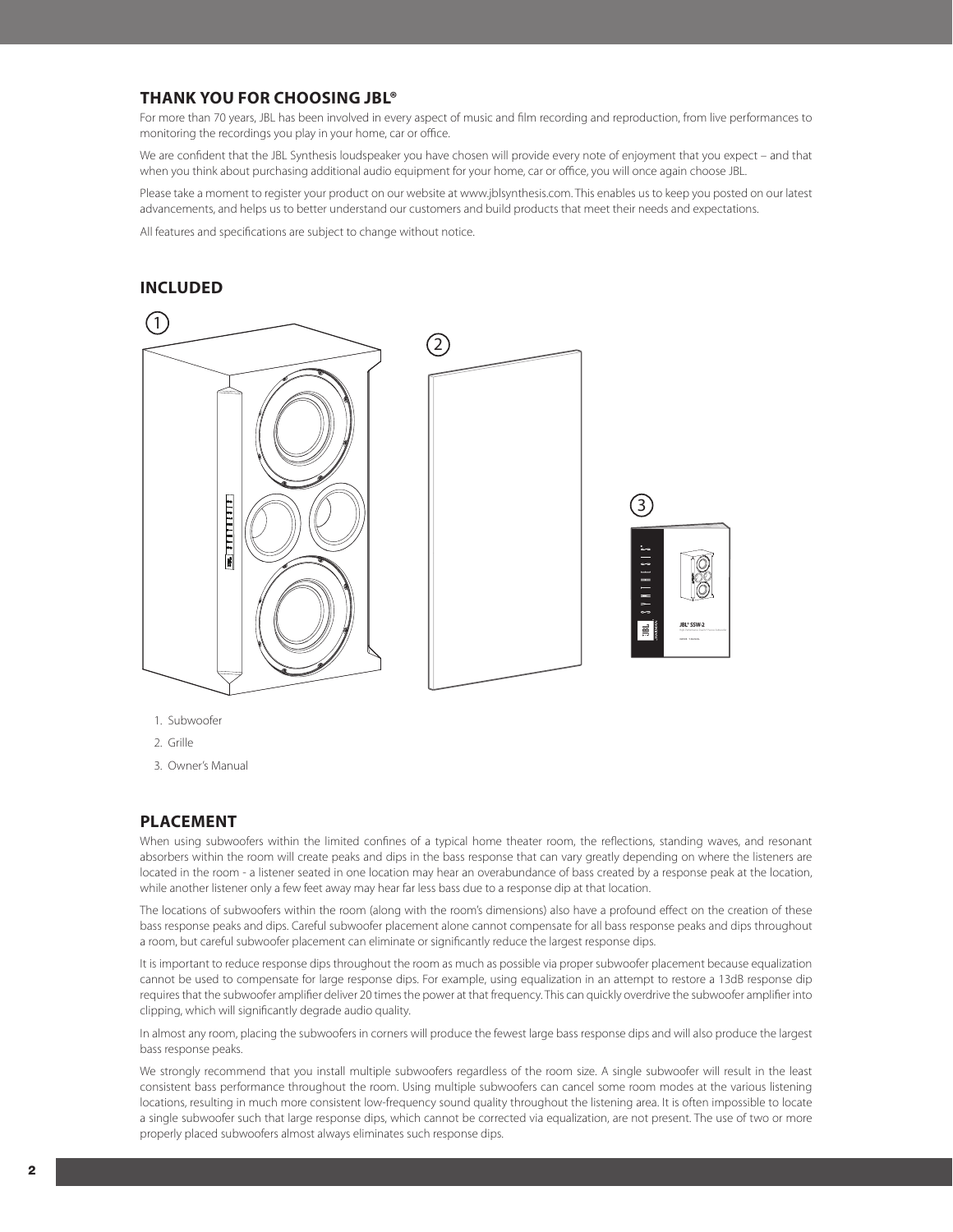Since wall construction is almost never perfectly identical on opposite walls, common formulas such as placing the subwoofers at ¼ points rarely work in practice. The best solution is to make high-resolution measurements from the primary listening area while experimenting with speaker placement.

Placing a subwoofer at the listening position and measuring it from the potential installation positions around the room - using acoustic reciprocity - can help speed finding the best position(s). Measurement at the best positions in this manner will produce the measurements with the fewest and smallest peaks and dips in the response.

#### **PLACING A SINGLE SUBWOOFER**

| Video Screen |  |
|--------------|--|
|              |  |
|              |  |

#### **PLACING TWO SUBWOOFERS**

Placement of two subwoofers will be determined by your room's seating arrangement.



**Rooms with a single row of seating Rooms with multiple seating rows**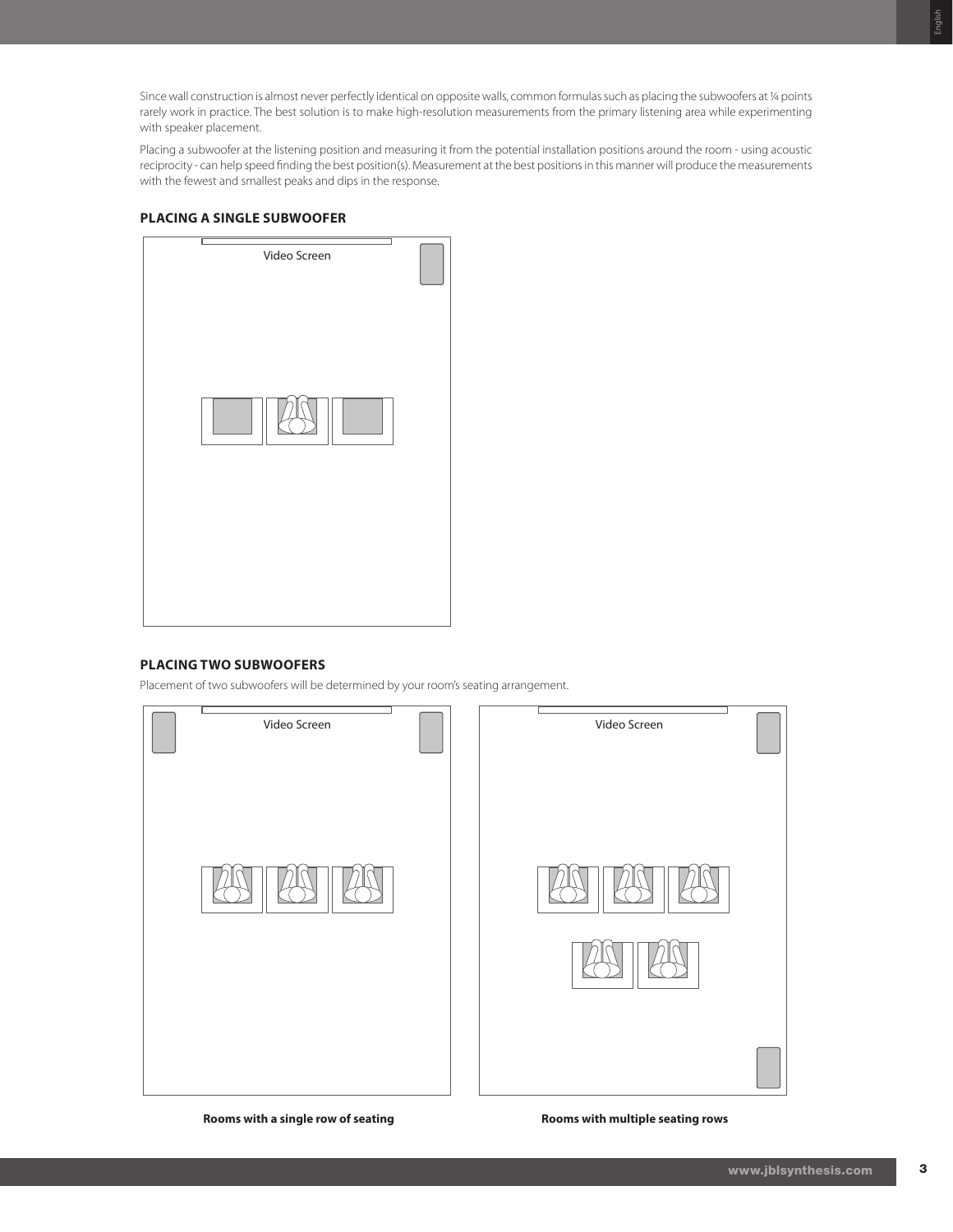#### **PLACING FOUR SUBWOOFERS**



### **CONNECTIONS**

Speakers and electronics have corresponding (+) and (–) terminals. Most manufacturers of speakers and electronics, including JBL, use red to denote the (+) terminal and black for the (–) terminal. It is important to connect both terminals identically: (+) on the speaker to (+) on the amplifier, and (–) on the speaker to (–) on the amplifier. Wiring"out of phase" results in thin sound, weak bass, and a poor stereo image. With the advent of multichannel surround sound systems, connecting all of the speakers in your system with the correct polarity remains equally important in order to preserve the proper ambience and directionality of the program material.

If two SSW-2 subwoofers are used, the wires for both speakers should be the same length. If the bass response seems low, there may be a phase problem, with the sound waves from the two subwoofers canceling each other out. If the bass response seems low, try inverting the polarity on one subwoofer – i.e., connect the (+) terminal on the amplifier to the (–) terminal on the speaker, and the (–) terminal on the amplifier to the (+) terminal on the speaker.

To use the binding-post speaker terminals on the terminal cup located behind the SSW-2 subwoofer, unscrew the colored knob until the pass-through hole in the center post is visible under the knob. Insert the bare end of the wire through this hole, then screw the knob down until the connection is tight. Spade connectors can be slid around the post before tightening the knob if those are used. The hole in the center of each knob is intended for use with banana-type connectors. Making sure to observe the correct polarity. The wire from the amplifier's negative (-) terminal is to be connected to the negative (-) or black terminal on the terminal cup, and the amplifier's positive (+) terminal is to be connected the positive (+) or red terminal on the terminal cup.

**Since the SSW-2 is a passive loudspeaker, only speaker-level connections are available. The SSW-2 subwoofer is specifically designed for use in conjunction with the JBL® Synthesis SDA amplifiers. It is optimized to offer the best dynamics and frequency response with the use of the JBL SDA-4600 amplifier, which is specially designed to drive the signature reactive load impedance of the SSW-2. The SSW-2 is capable of running off of two SDA-4600 channels in bridged mode.**

Connect your main receiver or processor's line-level subwoofer output to the line-level input on your subwoofer amplifier.

When using two or more subwoofers, use the correct number of amplifier channels (these can be mono-block or multi-channel amplifiers) each connected to the appropriate output on your processor or receiver. Then connect the positive and negative terminals for each amplifier channel to a single SSW-2 subwoofer system.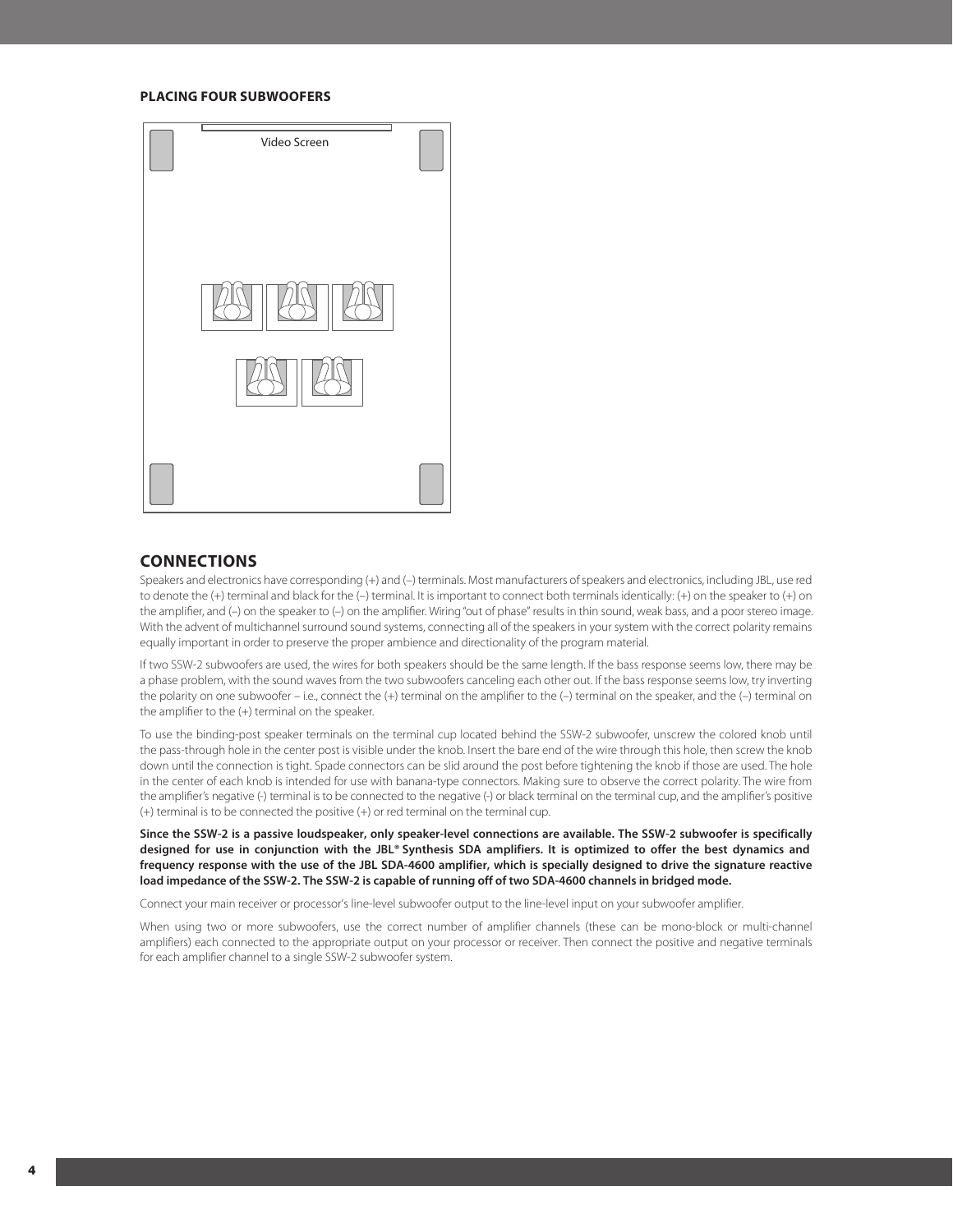## **USING ONE SSW-2 SUBWOOFER IN MONO MODE**



# **USING TWO SSW-2 SUBWOOFERS IN STEREO MODE**



| Wire Length         | <b>Recommended Size</b>      |
|---------------------|------------------------------|
| Up to 30 ft.        | 14-gauge (minimum thickness) |
| Greater than 30 ft. | 12-gauge (minimum thickness) |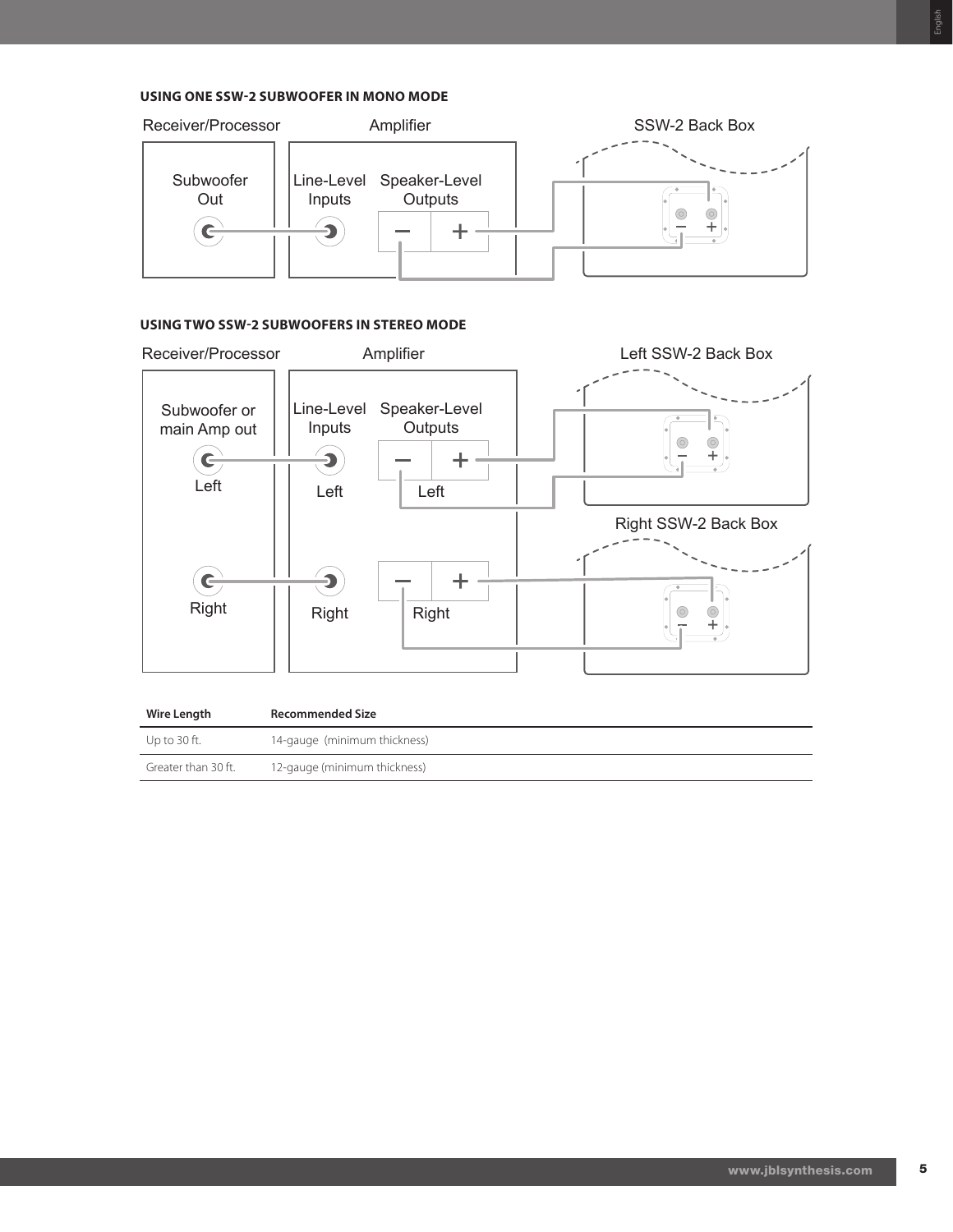# **TROUBLESHOOTING**

| Symptom                                                                           | Solution                                                                                                                                                                                                                                                                                      |  |  |  |  |
|-----------------------------------------------------------------------------------|-----------------------------------------------------------------------------------------------------------------------------------------------------------------------------------------------------------------------------------------------------------------------------------------------|--|--|--|--|
| If there is no sound from any of the speakers                                     | • Check that the receiver/amplifier is on and that a source is playing.<br>• Check all wires and connections between the receiver/amplifier and<br>the speakers. Make sure all wires are connected. Make sure none of the<br>speaker wires are frayed, cut, punctured or touching each other. |  |  |  |  |
|                                                                                   | • Make sure the connections to the speaker inputs have the correct<br>polarity (+ and -). If you are using two SSW-2 subwoofers, try inverting<br>the polarity on one subwoofer as described on page 4.                                                                                       |  |  |  |  |
| If there is low (or no) bass output                                               | • Consider adding a separate power amplifier to drive the SSW-2<br>subwoofer                                                                                                                                                                                                                  |  |  |  |  |
|                                                                                   | • When using a power amplifier with your SSW-2 subwoofer, make sure<br>the subwoofer output of the receiver/processor has been enabled. See<br>your receiver/processor's owner's manual for further information on<br>correct speaker configuration.                                          |  |  |  |  |
| If the system plays at low volumes but shuts off as the<br>volume is increased    | Check all wires and connections between the receiver/amplifier and<br>$\bullet$<br>the speakers. Make sure all wires are connected. Make sure none of the<br>speaker wires are frayed, cut, punctured or touching each other.                                                                 |  |  |  |  |
|                                                                                   | • If more than one pair of main speakers are being used, check the<br>minimum-impedance requirements of your receiver/amplifier.                                                                                                                                                              |  |  |  |  |
| If you are hearing midrange frequencies (such as vocals)<br>through the subwoofer | When using the Normal mode, adjust the crossover frequency on your<br>$\bullet$<br>electronics to a lower frequency.                                                                                                                                                                          |  |  |  |  |

# **SPECIFICATIONS**

| Frequency Response                  | 20Hz - 400Hz (-6dB)                                       |  |  |  |  |
|-------------------------------------|-----------------------------------------------------------|--|--|--|--|
| Maximum Recommended Amplifier Power | 1200 Watts RMS per channel                                |  |  |  |  |
| Impedance                           | 8 Ohms nominal                                            |  |  |  |  |
| Sensitivity                         | 93dB (1 watt at 1 meter) @ 60Hz                           |  |  |  |  |
| Woofer                              | Dual 12-inch / 300mm black-anodized aluminum cone woofers |  |  |  |  |
| Dimensions $(H \times W \times D)$  | 33" x 19" x 15.6" (837mm x 483mm x 397mm)                 |  |  |  |  |
| Weight per Speaker                  | 141 lb (64kg)                                             |  |  |  |  |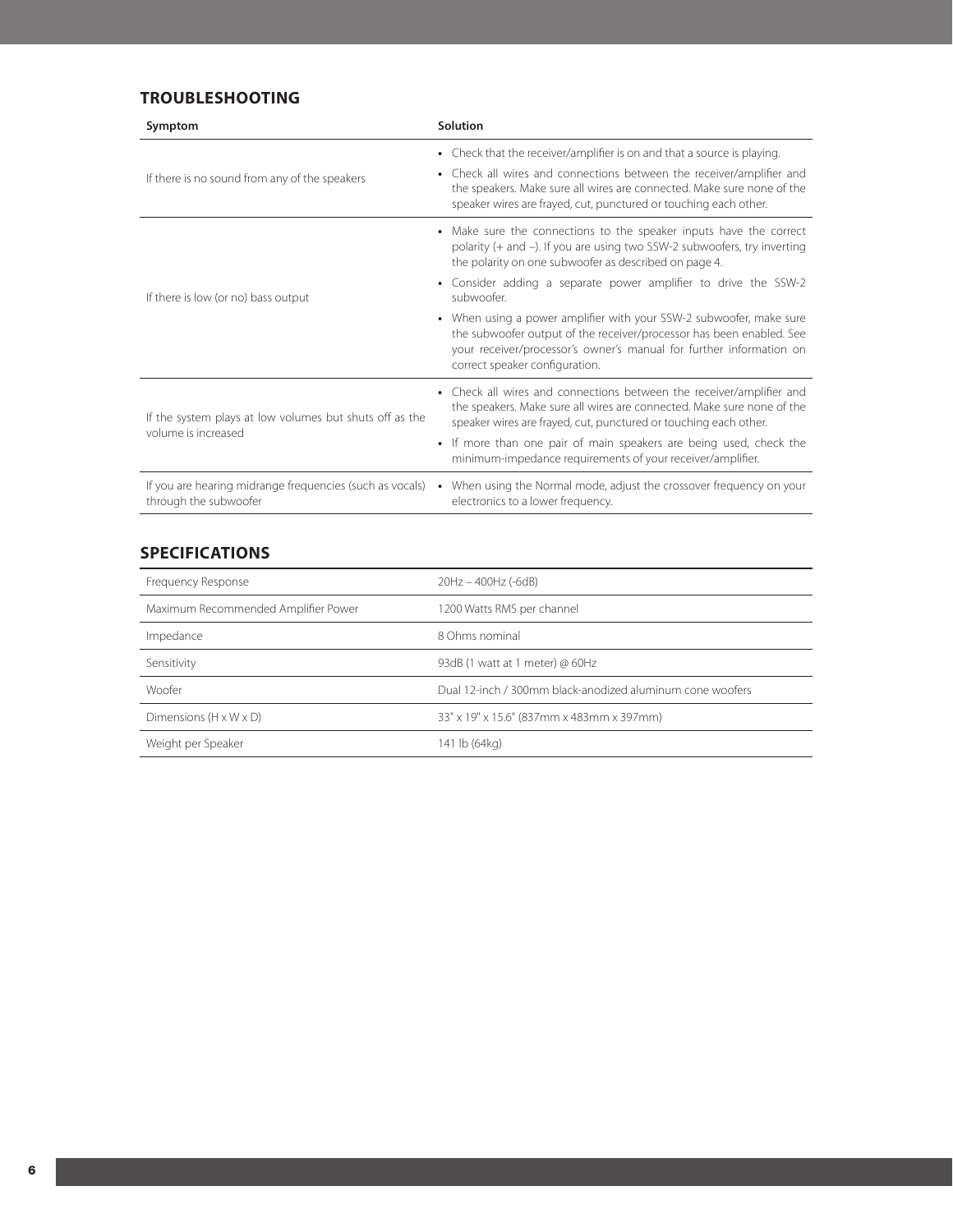Please visit JBL.COM / JBLSYNTHESIS.COM for additional language support on the user manual. Veuillez visiter JBL.COM / JBLSYNTHESIS.COM pour obtenir le mode d'emploi en d'autres langues. Para obter o manual do usuário em outros idiomas, acesse JBL.COM / JBLSYNTHESIS.COM Ga naar JBL.COM / JBLSYNTHESIS.COM voor de handleiding in andere talen.

Gå til JBL.COM / JBLSYNTHESIS.COM for bruksanvisning på flere språk.

Если вам требуется дополнительные версии руководства пользователя на других языках, посетите сайт JBL.COM / JBLSYNTHESIS.COM.

別の言語に対応したユーザーマニュアルを読むには、JBL SYNTHESIS.COMにアクセスしてください。

사용자 설명서에 대한 추가 언어 지원은 JBL.COM / JBLSYNTHESIS.COM에서 확인하십시오

请访问 JBL.COM / JBLSYNTHESIS.COM 以获取其他语言版本的用户手册。

Visita JBL.COM / JBLSYNTHESIS.COM para obtener el manual de usuario de soporte en idiomas adicionales.

Weitere Sprachfassungen der Bedienungsanleitung findest Du unter JBL.COM / JBLSYNTHESIS.COM.

Si prega di visitare JBL.COM / JBLSYNTHESIS.COM per i manuali di istruzioni in altre lingue.

Jos tarvitset ylimääräistä kieleen liittyvää tukea käyttöohjeesta, käy osoitteessa JBL.COM / JBLSYNTHESIS.COM.

Gå ind på JBL.COM / JBLSYNTHESIS.COM for at se betjeningsvejledningen på flere sprog.

Gå till JBL.COM / JBLSYNTHESIS.COM för mer information om språk i användarmanualen.

| Торговая марка:                 | JBL                                                                                                                                                                                                                                                                                                                                                                                                                                 |  |  |  |  |
|---------------------------------|-------------------------------------------------------------------------------------------------------------------------------------------------------------------------------------------------------------------------------------------------------------------------------------------------------------------------------------------------------------------------------------------------------------------------------------|--|--|--|--|
| Назначение товара:              | Пассивная акустическая система                                                                                                                                                                                                                                                                                                                                                                                                      |  |  |  |  |
| Изготовитель:                   | Харман Интернешнл Индастриз Инкорпорейтед, США, 06901 Коннектикут, г.Стэмфорд, Атлантик Стрит<br>400, офис 1500                                                                                                                                                                                                                                                                                                                     |  |  |  |  |
| Страна происхождения:           | Китай                                                                                                                                                                                                                                                                                                                                                                                                                               |  |  |  |  |
| Импортер в Россию:              | ООО "ХАРМАН РУС СиАйЭс", Россия, 127018, г. Москва, ул. Двинцев, д.12, к 1                                                                                                                                                                                                                                                                                                                                                          |  |  |  |  |
| Гарантийный период:             | 1 год                                                                                                                                                                                                                                                                                                                                                                                                                               |  |  |  |  |
| Информация о сервисных центрах: | www.harman.com/ru<br>тел. +7-800-700-0467                                                                                                                                                                                                                                                                                                                                                                                           |  |  |  |  |
| Срок службы:                    | 5 лет                                                                                                                                                                                                                                                                                                                                                                                                                               |  |  |  |  |
| Срок хранения:                  | не ограничен                                                                                                                                                                                                                                                                                                                                                                                                                        |  |  |  |  |
|                                 | Товар не подлежит обязательной сертификации                                                                                                                                                                                                                                                                                                                                                                                         |  |  |  |  |
| Дата производства:              | Дата изготовления устройства определяется по двум буквенным обозначениям из второй группы<br>символов серийного номера изделия, следующих после разделительного знака «-». Кодировка<br>соответствует порядку букв латинского алфавита, начиная с января 2010 года:<br>000000-МҮ0000000, где «М» - месяц производства (А - январь, В - февраль, С - март и т.д.) и «Ү» - год<br>производства (А - 2010, В - 2011, С - 2012 и т.д.). |  |  |  |  |

#### 产品中有害物质的名称及含量

|             |                                        | 有害物质或元素 |           |           |                 |               |                 |
|-------------|----------------------------------------|---------|-----------|-----------|-----------------|---------------|-----------------|
| 部件名称        | 目标部件                                   | 铅(Pb)   | 汞<br>(Hg) | 镉<br>(Cd) | 六价铬<br>(Cr(VI)) | 多溴联茉<br>(PBB) | 多溴二苯醚<br>(PBDE) |
| 电路板         | 印刷电路板,电路板上的电子零件(不包括特<br>定电子零件),内部相关连接线 |         |           |           |                 |               |                 |
| 框体          | 外壳,面板,背板等                              |         |           |           |                 |               |                 |
| 特定电子零<br>部件 | 变压器,保险丝,大型电解电容,电源插座                    |         |           | 0         |                 |               |                 |
| 附件          | 电线,说明书,包装等                             |         |           |           |                 |               |                 |

本表格依据SJ/T 11364的规定编制

O:表示该有害物质在该部件所有均质材料中的含量均在GB/T 26572 规定的限量要求以下。 X:表示该有害物质至少在该部件的某一均质材料中的含量超出GB/T 26572规定的限量要求。



 在中华人民共和国境内销售的电子电气产品上将印有"环保使用期"(EPuP)符号。 圆圈中的数字代表产品的正常环保使用年限。